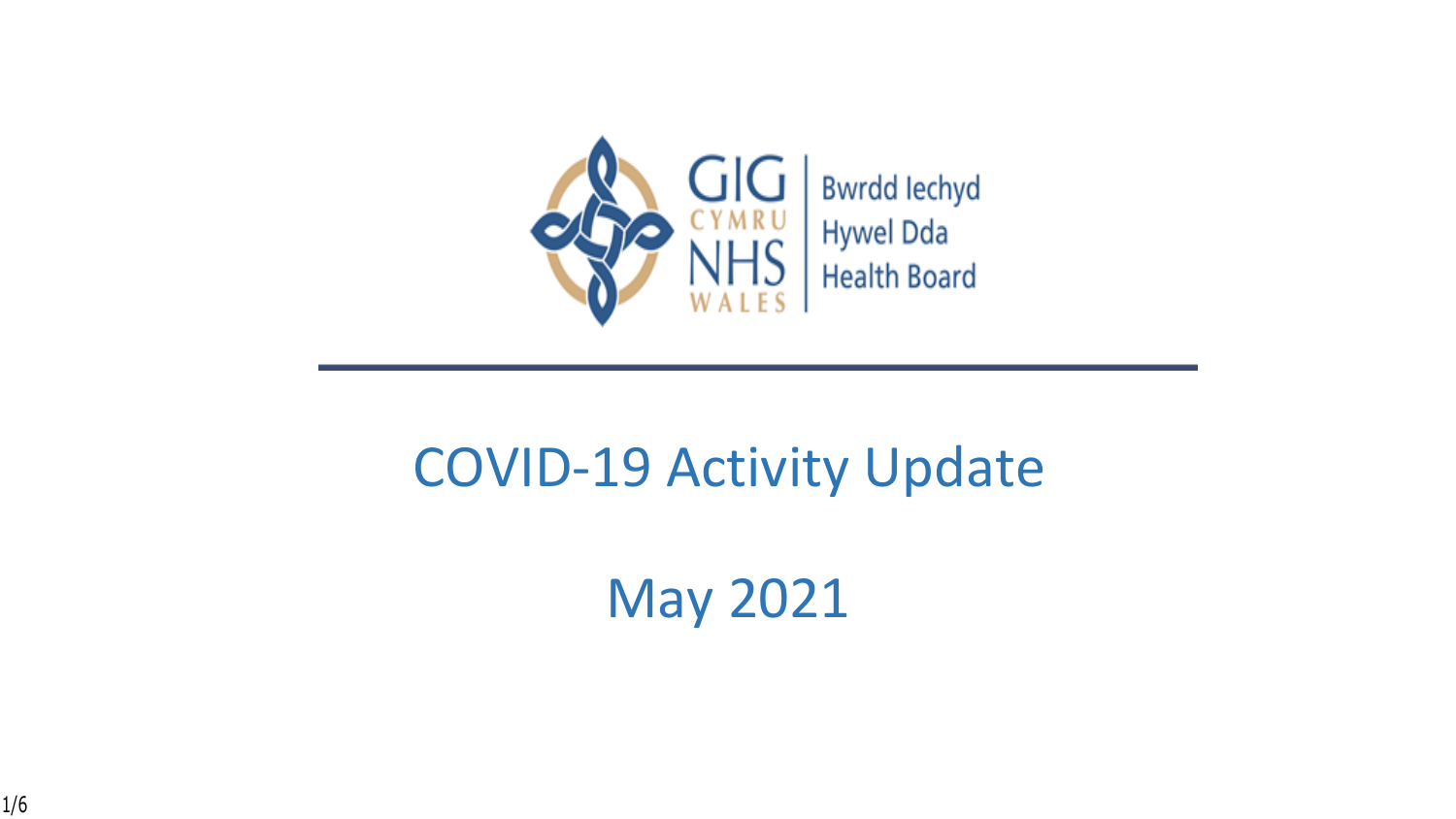# **Situation**

The current position locally, in respect of COVID-19, has improved significantly during recent weeks however, the impact of the pandemic on patients and staff will continue for the foreseeable time.

Low levels of infection remain within the community (rate of 10.8:100,000 with positivity rate of 1.1% as at 6<sup>th</sup> May 2021) however, there are currently no COVID-19 related admissions in any of the Health Board's hospitals as at 14th May 2021.

Social distancing (Risk 1016), use of PPE, and other Standard IPC measures remain in place until such time that Welsh Government (WG) guidance and policy changes. However, maintaining compliance with social distancing is becoming challenging as wider lockdown easements are introduced.

Vaccination uptake has been positive: 348,386 vaccines administered as at 14th May 2021. The Heath Board are still on target to have offered all eligible adults an invitation for their first dose by the end of May 2021.

Testing capacity and the testing system remain sound and capable of dealing well in excess of current demand.

Non-COVID-19 activity levels have increased, with pinch points being seen in A&E departments, resulting in some off-load delays. However, acute sites are operating at circa 98% occupancy with the Ysbyty Enfys Selwyn Samuel (YESS) Field Hospital currently remaining open.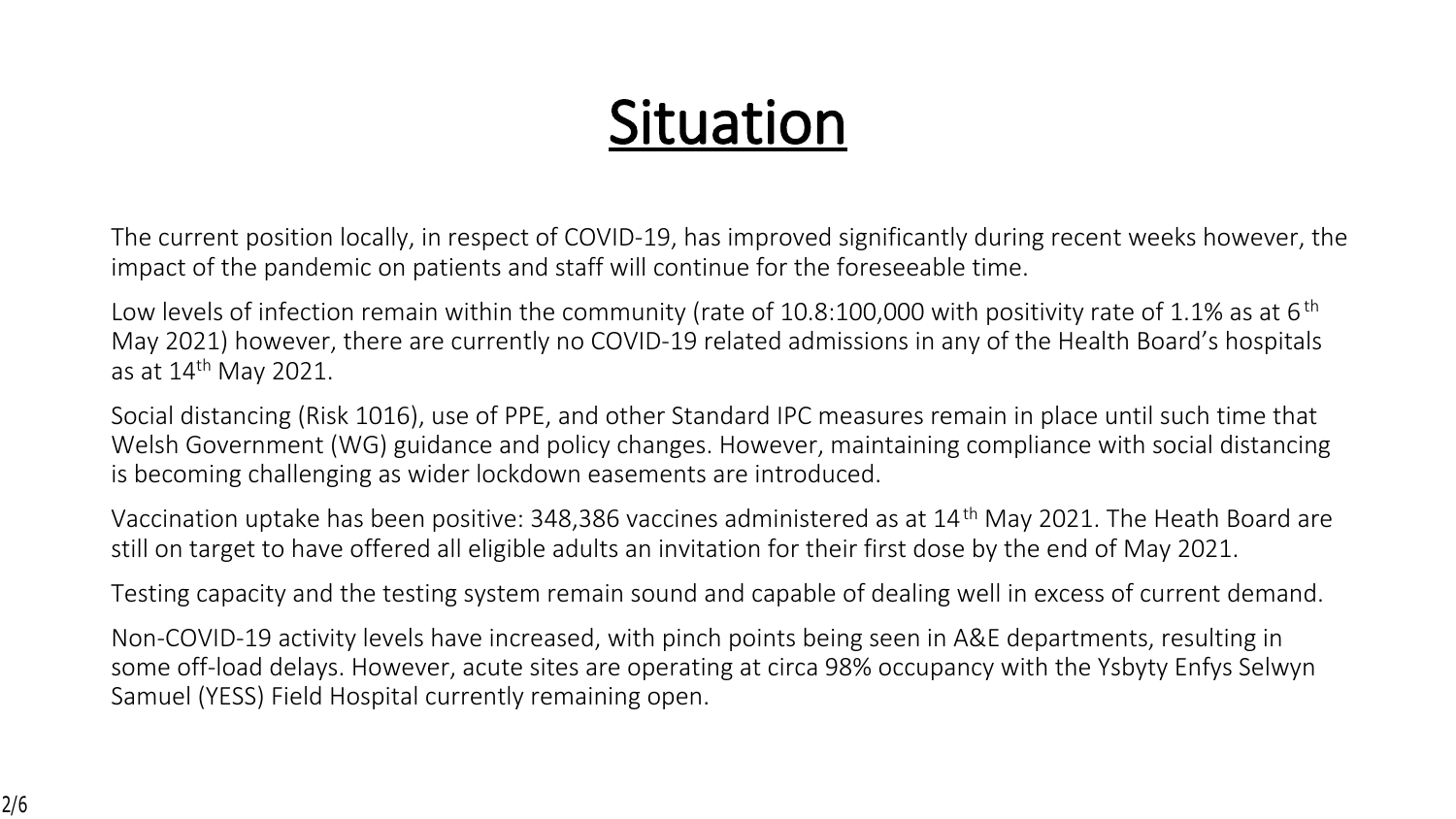### **Risks and Mitigation**

| <b>Risk</b>                                               | <b>Mitigation</b>                                                                                                                                                                                                                                                                                                                                                                                                                                                                                                                                                                                   |
|-----------------------------------------------------------|-----------------------------------------------------------------------------------------------------------------------------------------------------------------------------------------------------------------------------------------------------------------------------------------------------------------------------------------------------------------------------------------------------------------------------------------------------------------------------------------------------------------------------------------------------------------------------------------------------|
| 1. Harm from COVID-<br>19 itself                          | No serious incident investigations have, at present, a root cause which directly relates to this risk. Emerging incidental<br>learning (e.g. documentation of rationale for swab being taken) and good practice (e.g. early discussions regarding ceilings<br>of care) has been highlighted.<br>All Wales hospital acquired COVID-19 infection review toolkit (patient)<br>Individual patient reviews underway.<br>Thematic review - ward basis using findings of individual reviews and other information e.g. outbreak management<br>Discussion regarding pan Wales team to undertake the reviews |
| 2. Harm from<br>overwhelmed NHS and<br>social care system | Some incidents, including Never Events, where the root cause relates to this risk e.g. changes in working environment<br>Current consideration when undertaking Root Cause Analysis (RCA) or proportionate investigations<br>New Datix captures whether the incident is related to COVID-19 and also prompts for further information on<br>investigation                                                                                                                                                                                                                                            |
| 3. Harm from<br>reduction in non COVID<br>-19 activity    | Some incidents at present where this harm has been selected following management review. Review of these incidents<br>and rationale for selection required.<br>Current consideration when undertaking RCA or proportionate investigations<br>New Datix captures whether the incident is related to COVID-19 and also prompts for further information on<br>investigation                                                                                                                                                                                                                            |
| 4. Harm from wider<br>societal actions/<br>lockdown       | No incidents at present the root cause relates to these risks.<br>Current consideration when undertaking RCA or proportionate investigations<br>New Datix captures whether the incident is related to COVID-19 and also prompts for further information on<br>investigation                                                                                                                                                                                                                                                                                                                         |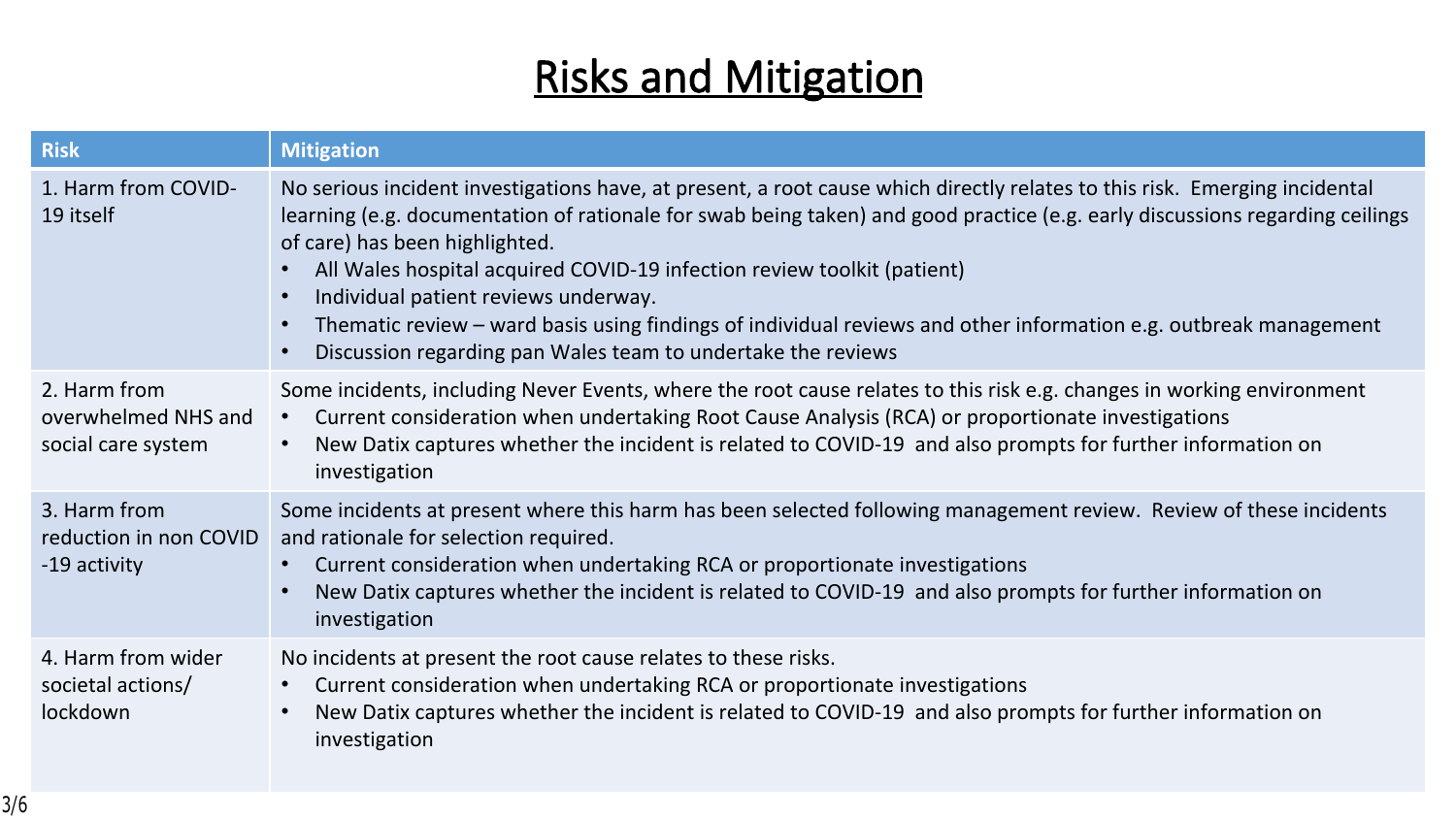#### **Risks and Mitigation**

| <b>Risk</b>                                                                                                                                                                      | <b>Mitigation</b>                                                                                                                                                                                                                                                                                                                                                                                                                                                                                                                                                                                                                                                                       |
|----------------------------------------------------------------------------------------------------------------------------------------------------------------------------------|-----------------------------------------------------------------------------------------------------------------------------------------------------------------------------------------------------------------------------------------------------------------------------------------------------------------------------------------------------------------------------------------------------------------------------------------------------------------------------------------------------------------------------------------------------------------------------------------------------------------------------------------------------------------------------------------|
| <b>Testing Risk 1017</b><br>There is a risk that the UHB will not be able to identify local<br>community outbreaks of COVID-19 rapidly and take appropriate<br>action promptly'. | This was reviewed on 18 <sup>th</sup> May 2021 with the risk score reduced<br>to $1x5 = 5$ . The Regional Incident Management Team has recently<br>agreed a range of options for rapidly responding to outbreaks and<br>variants of concern. The risk has been removed from the<br>Corporate Risk Register.                                                                                                                                                                                                                                                                                                                                                                             |
| <b>Vaccination Risk 1030</b><br>Reputational risk if the Health Board is perceived to not deliver<br>the mass vaccination programme.                                             | The Health Board has flexed and demonstrated agility through<br>the vaccination plans established in line with vaccine availability<br>including the introduction of a third vaccine Moderna. This is the<br>only Health Board to be working with 3 separate vaccines. The<br>rapid review of future vaccination sites is being led by the<br>Emergency Planning lead to ensure that there is no pause to the<br>programme. Uptake has continued well and the Health Board is<br>working with the Local Authority (LA) teams across the three<br>counties (The Phoenix Partnership (TTP) staff) to support<br>proactive calling of the population 3 days prior to their<br>appointment. |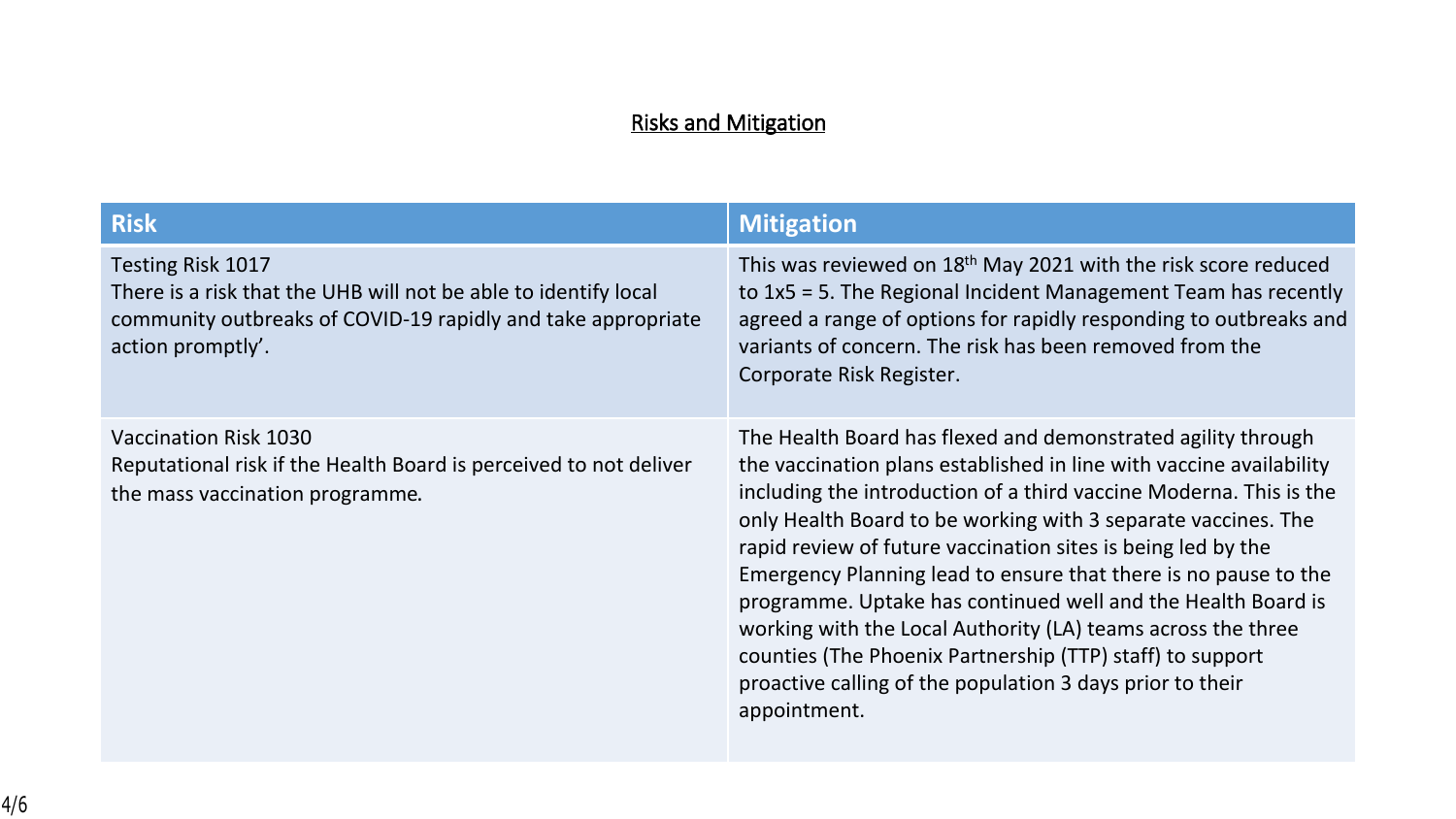#### **Risks and Mitigations (continued)**

| <b>Risk</b>                                                                                                                                                                                              | <b>Mitigation</b>                                                                                                                                                                                                                                                                                                                                                                                                                                                                                                                                                                                                                                                                                                                                                                                                                                                                                                                                                                   |
|----------------------------------------------------------------------------------------------------------------------------------------------------------------------------------------------------------|-------------------------------------------------------------------------------------------------------------------------------------------------------------------------------------------------------------------------------------------------------------------------------------------------------------------------------------------------------------------------------------------------------------------------------------------------------------------------------------------------------------------------------------------------------------------------------------------------------------------------------------------------------------------------------------------------------------------------------------------------------------------------------------------------------------------------------------------------------------------------------------------------------------------------------------------------------------------------------------|
| Social Distancing Risk 1016 - Risk of non<br>compliance with Regulations 16 of the Health<br>Protection (Coronavirus Restrictions) (No.5)<br>(Wales) Regulations 2020 (the "Coronavirus<br>Regulations") | Bed spacing currently remains at a distance of at least 2 metres apart. Risk mitigation<br>measures including fixed and temporary screens have been installed.<br>2m social distancing remains despite remobilisation of operational services. Due to the<br>successful vaccine programme, the consequence/impact this risk poses should reduce in<br>time.<br>Bronze Groups and individual Departments have social distance/COVID-19 risk assessments.<br>Changes are being experienced regarding accommodation of returning staff, provision of<br>face-to-face training, visiting arrangements for patients etc. Accommodation group in place.<br>As lockdown restrictions ease, the Health Board will have to adapt to national guidance. In<br>the meantime, there are clear benefits for maintaining social/physical distancing in terms of<br>infection prevention and control. Staff reminded of the continued need to adhere to the<br>measures in place across NHS sites. |
| Delivery of Quarter 2 /4 Quareting Plan Biel                                                                                                                                                             | Additional Uselth Care Cunnant Warlens (UCCM/s) house hoop appointed slipped to the                                                                                                                                                                                                                                                                                                                                                                                                                                                                                                                                                                                                                                                                                                                                                                                                                                                                                                 |

Delivery of Quarter 3 /4 Operating Plan Risk 1027 - There is a risk there will be disruption to the delivery of Q1 Recovery Plans. This is caused by increasing fragility within the Urgent & Emergency Care (UEC) system, the continuing impact of COVID-19 on available beds, and staffing resources and delays in discharges that are beyond the remit of the Health Board.

Additional Health Care Support Workers (HCSWs) have been appointed, aligned to the acute response teams, to support failing community care capacity (secondary to COVID-19 outbreak).

Each County System is reviewing and revising UEC Improvement plans, supported by a Programme Management Structure in UEC Improvement.

The Health Board has submitted phased urgent primary care development proposals to WG, itemising plans for clinical navigation and enhanced GP Out of Hours (OOH) provision, the introduction of a streaming hub, roll out of the Contact First model and expansion of Same Day Emergency Care (SDEC) models. These component elements are designed to reduce conveyance and conversion rates, improve the clinical management of complex patients, and further support discharges within 72 hours of admission.